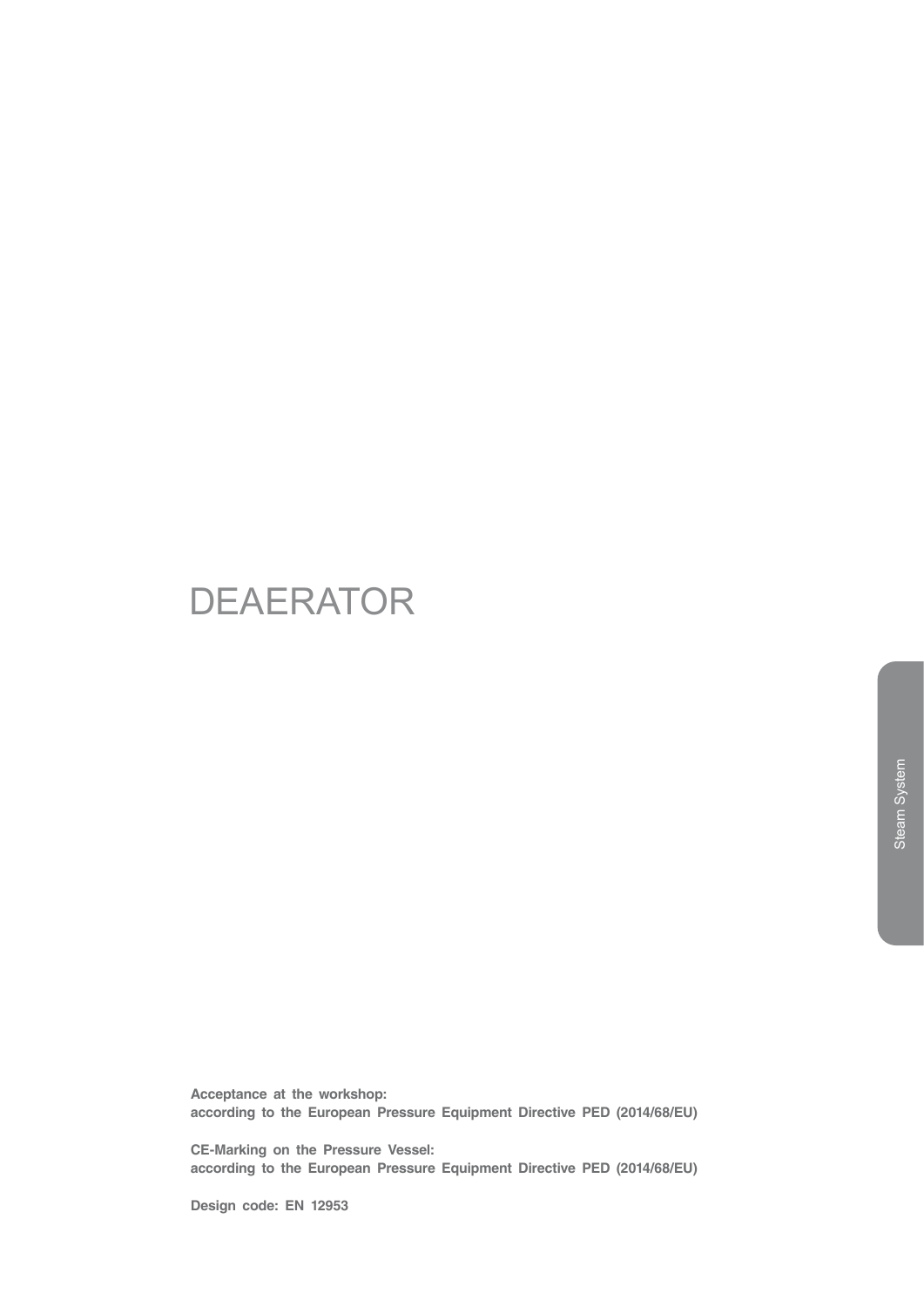#### Deaerator designation

ETM-series two-stage atmospheric pressure deaerators with a submerged bubbling device are designed to remove corrosive gases (oxygen and free carbon dioxide) from feedwater of steam boilers and from make-up water of heat supply systems.

Deaerator is be used in the capacity of the last stage in water treatment systems of steam boilers.

The deaeration plant can be completed by the manufacturer with all required fittings, instrumentation and automation based on Customer requirements specified in the check list.



*General view of the deaeration plant*

#### Operation of the deaeration plant

The two-stage gas removal scheme (deaeration, degassing) is used in ETM series deaerator devices: the first stage, jet-powered, is installed inside the deaeration column, the second stage, in the form of a flooded bubbler pipe with perforations along the entire length, is installed inside the deaerator tank in the lower part parallel to the shell.

The deaerator tank is basically a horizontal cylindrical vessel with nozzles, union fittings and a bubbling device installed thereon.

Chemically treated water and return condensate to be deaerated are supplied to the top of the deaeration column. Distribution plates (sieve type) are installed stepwise inside the column. Treated water flows down with being divided into ultra-thin jets, and distributed over the entire cross section of the deaeration column.

Main steam is fed into the steam space of the deaerator. The steam inlet nozzle is located directly under the deaeration column. Steam rises over the column space, being distributed over its entire cross section, and passes through openings of distribution plates in a counterflow to the flowing down water. At this contact, temperature of ultrathin jets reaches the saturation temperature, and steam condenses. This process results in effective deaeration.

Uncondensed steam leaves the column via the steam pipe located in the upper part of the column. Heated deaerated water flows down into the tank.

The second stage of deaeration — water heating to operating temperature and this temperature maintenance — proceed directly inside the deaerator tank. To this effect the bubbler pipe is installed in the lower part of the deaerator tank. Steam supplied into this pipe is distributed all over the pipe volume and is fed into water filling the tank via bubble holes.

To protect the deaeration plant from damage, nozzles are provided on the tank for vent and drain valves and the overflow device installation. Installation of these valves is mandatory. It is allowed to install a combined hydraulic lock for protection against overflow and for prevention of pressure parameters exceedance.

The tank is also provided with supports for installation on the foundation, with inspection hatch and drain pipe.

The deaeration column is provided with CWT water and condensate inlet nozzles and with branch connections for pressure gauge and a pressure transducer (pulse pipe) installation. The steam outlet nozzle is provided in the upper part.

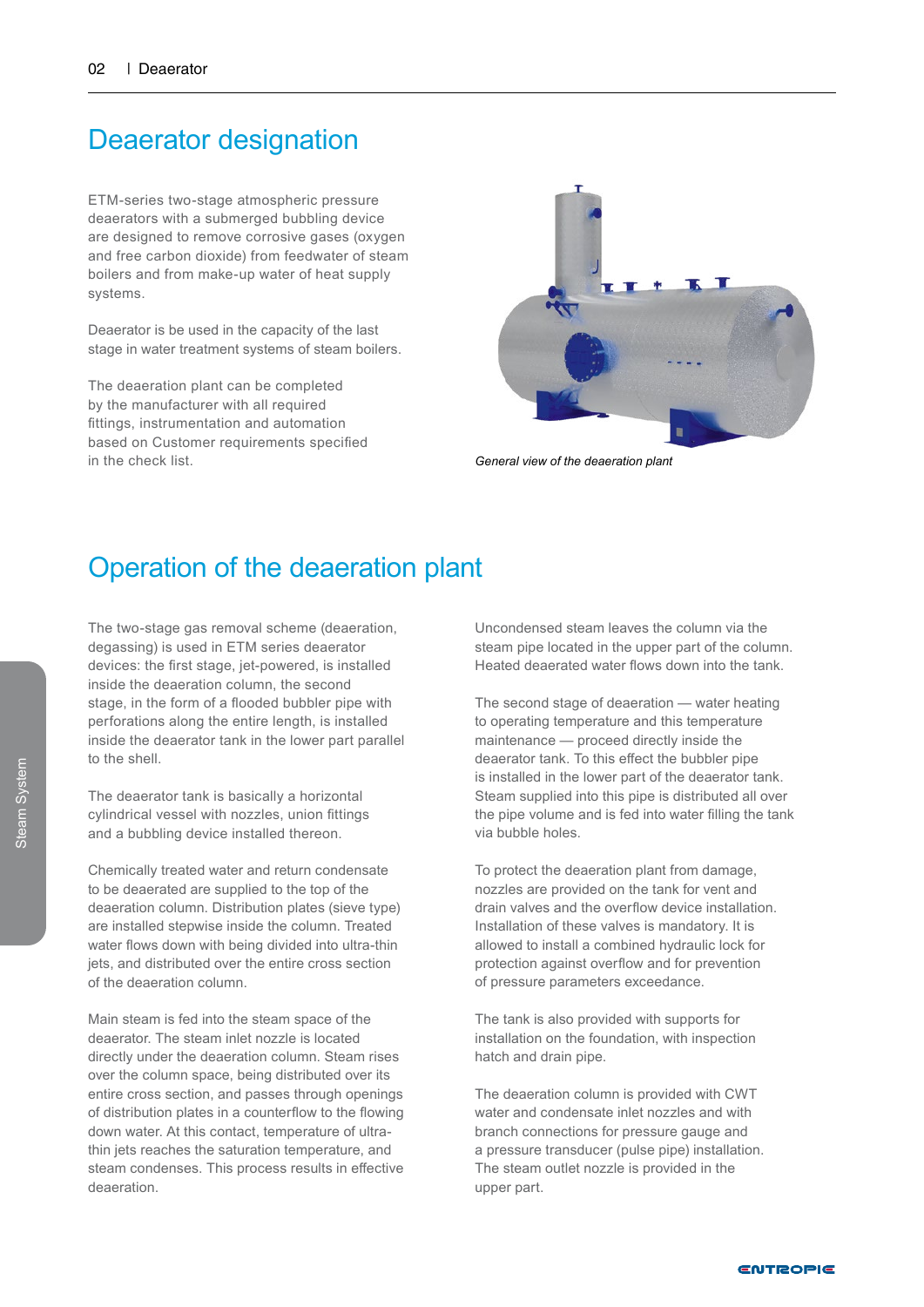# Technical specifications

| Description                                                                                                                                                      | Numeric value  |
|------------------------------------------------------------------------------------------------------------------------------------------------------------------|----------------|
| Operating pressure (exc.), MPa (kgf/cm <sup>2</sup> )                                                                                                            | 0.023(0.23)    |
| Maximum admissible operating pressure, MPa (kgf/cm <sup>2</sup> )                                                                                                | 0.05(0.5)      |
| Deaerated water temperature, °C                                                                                                                                  | 104            |
| Water heating at rated capacity, °C                                                                                                                              | $10 - 50*$     |
| Performance range, m <sup>3</sup> /h                                                                                                                             | $1.0 - 150.0$  |
| Specific steam consumption at deaerator outlet, kg/t of deaerated water, up to                                                                                   | $\overline{2}$ |
| Full design service life, years, not less than                                                                                                                   | 30             |
| Concentration of dissolved oxygen in deaerated water, ug/kg, max                                                                                                 | 20             |
| Concentration of free carbonic acid in deaerated water, µg/kg, with content of free carbonic acid<br>up to 20 mg/kg and bicarbonate alkalinity up to 0.7 mgEg/kg | not available  |

# Overall and mounting dimensions



*Overall and mounting dimensions, deaeration column*

| <b>Nozzle designation</b> |                  | <b>Numeric value</b> |             |                                 |               |                    |                               |      |                                                    |               |               |  |  |
|---------------------------|------------------|----------------------|-------------|---------------------------------|---------------|--------------------|-------------------------------|------|----------------------------------------------------|---------------|---------------|--|--|
| <b>Series</b>             | ETM-1            |                      |             | $ETM-2$ ETM-3 ETM-4 ETM-6 ETM-8 | <b>ETM-10</b> |                    |                               |      | ETM-16 ETM-16-01 ETM-22 ETM-22-01<br><b>ETM-30</b> | <b>ETM-40</b> | <b>ETM-50</b> |  |  |
| Capacity, $m^3/h$         | $0.5 - 1.6$      | $1.7 - 3.0$          | $3.1 - 5.0$ | $5.1 - 8.0$                     | $8.1 - 11.0$  |                    | 11.1-15.0 15.1-19.0 19.1-24.0 |      | $24.1 - 33.0$                                      | $33.1 - 40$   | $40.1 - 75.0$ |  |  |
| D, mm                     | 273              | 377                  | 426         | 530                             | 630           | 820                | 920                           | 1020 | 1220                                               | 1420          | 1620          |  |  |
| H, mm                     | 1122             | 1270                 | 1350        | 1566                            | 1741          | 1782               | 1747                          | 1803 | 1940                                               | $\star$       | 2363          |  |  |
|                           | Nominal bore, DN |                      |             |                                 |               |                    |                               |      |                                                    |               |               |  |  |
| a                         | 15               | 20                   | 25          | 32                              | 40            | 40                 | 50                            | 50   | 80                                                 | 80            | 100           |  |  |
| b                         | 25               | 40                   | 40          | 50                              | 65            | 80                 | 80                            | 100  | 100                                                | 125           | 125           |  |  |
| c                         | 25               | 40                   | 40          | 50                              | 65            | 80                 | 80                            | 100  | 100                                                | 125           | 125           |  |  |
| d                         | $G\frac{1}{2}-B$ |                      |             |                                 |               |                    |                               |      |                                                    |               |               |  |  |
| e                         |                  |                      |             |                                 |               | $G\frac{1}{2}$ – B |                               |      |                                                    |               |               |  |  |
| Weight, kg                | 43.4             | 67.0                 | 85.2        | 142                             | 224           | 297                | 342                           | 400  | 471                                                | $\star$       | 863           |  |  |

\* Dimensions can be changed upon the customer request and shall be specified at the time of order.

Steam System

Steam System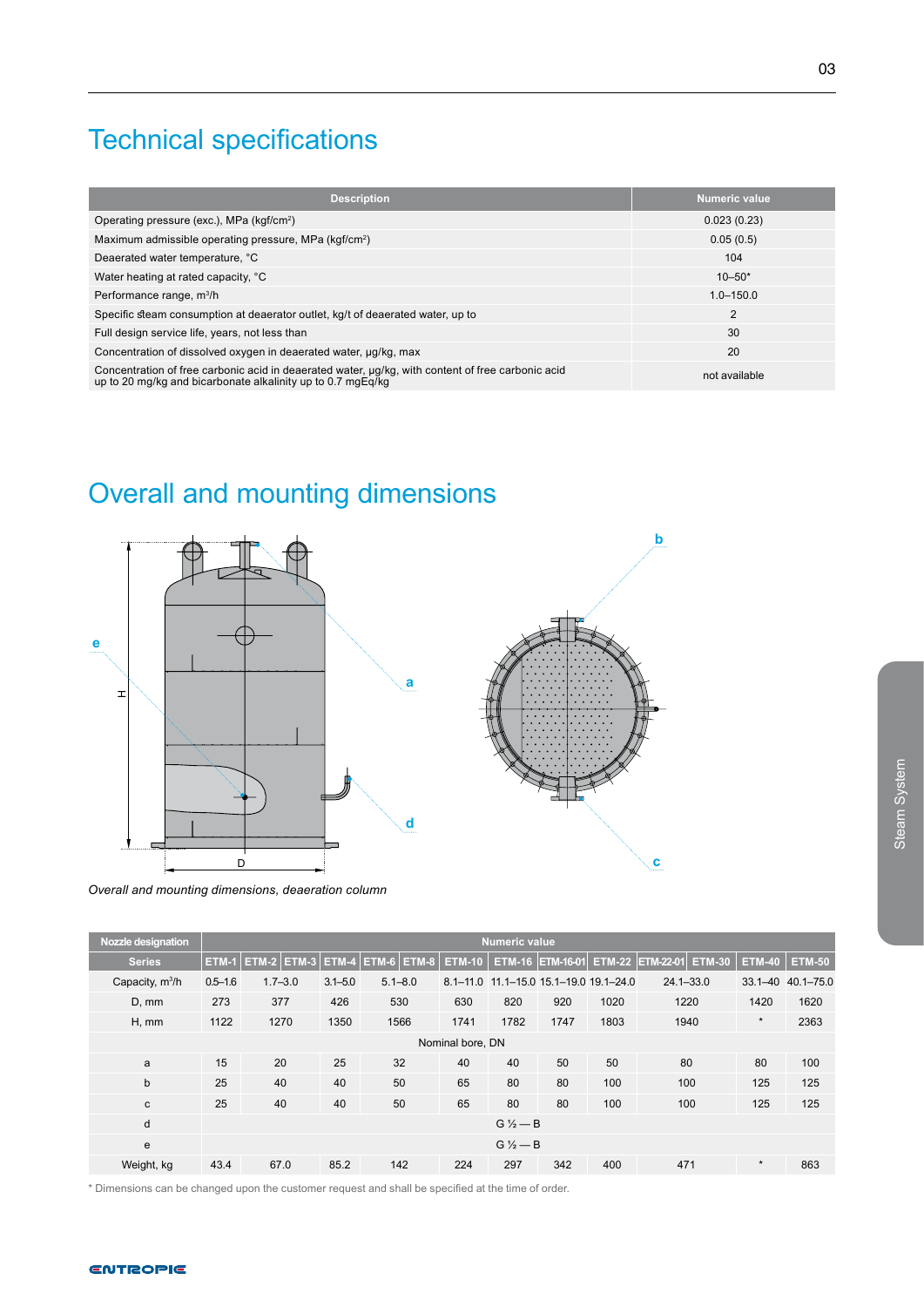

#### *Overall and mounting dimensions, deaerator tank*

| <b>Nozzle designation</b>           | <b>Numeric value</b> |                |       |                         |                |       |                                  |                    |                  |      |                                                                                                                        |               |               |               |
|-------------------------------------|----------------------|----------------|-------|-------------------------|----------------|-------|----------------------------------|--------------------|------------------|------|------------------------------------------------------------------------------------------------------------------------|---------------|---------------|---------------|
| <b>Series</b>                       | <b>ETM-1</b>         | <b>ETM-2</b>   | ETM-3 | ETM-4                   | ETM-6          | ETM-8 | ETM-10                           |                    | ETM-16 ETM-16-01 |      | ETM-22 ETM-22-01                                                                                                       | <b>ETM-30</b> | <b>ETM-40</b> | <b>ETM-50</b> |
| Net volume, $m3$                    | $\mathbf{1}$         | $\overline{2}$ | 3     | $\overline{\mathbf{4}}$ | $6\phantom{1}$ | 8     | 10                               | 16                 | 16               | 22   | 22                                                                                                                     | 30            | 40            | 50            |
| Capacity (range), m <sup>3</sup> /h | 1.6                  |                |       |                         |                |       |                                  |                    |                  |      | 1.7-2.2 2.3-3.0 3.1-4.0 4.1-6.5 6.6-8.0 8.1-11.0 11.1-15.0 15.1-19.0 19.1-24.0 24.1-27.0 27.1-33.0 33.1-40.0 40.1-75.0 |               |               |               |
| $D, \, mm$                          | 800                  | 1000           | 1250  | 1250                    | 1600           | 1600  | 1600                             | 2000               | 2000             | 2000 | 2000                                                                                                                   | 2500          | 2500          | 2900          |
| $L1$ , mm                           | 1500                 | 1700           | 1700  | 1970                    | 2200           | 2775  | 3675                             | 4100               | 4100             | 6100 | 6100                                                                                                                   | 5060          | 7000          | 7000          |
| $L2$ , mm                           | 1980                 | 2500           | 2500  | 3000                    | 3000           | 4000  | 5000                             | 5000               | 5000             | 7000 | 7000                                                                                                                   | 5960          | 8000          | 8500          |
| $L3$ , mm                           | 2886                 | 3413           | 3439  | 3940                    | 4089           | 5089  | 6089                             | 6148               | 6148             | 8152 | 8152                                                                                                                   | 7201          | $\star$       | 9945          |
| H, mm                               | 1237                 | 1441           | 1653  | 1669                    | 2033           | 2033  | 2033                             | 2429               | 2413             | 2425 | 2425                                                                                                                   | 2942          | $\star$       | 3347          |
| H1, mm                              | 800                  | 800            | 1200  | 1200                    | 1400           | 1400  | 1400                             | 1900               | 1900             | 1900 | 1900                                                                                                                   | 2300          | 2300          | 2640          |
|                                     |                      |                |       |                         |                |       | Nominal bore, DN; PN = 16:       |                    |                  |      |                                                                                                                        |               |               |               |
| Safety relief valve (b)             | 50                   | 50             | 50    | 50                      | 65             | 80    | 100                              | 100                | 125              | 125  | 125                                                                                                                    | 150           | 150           | 150           |
| Vacuum breaker (c)                  | 32                   | 50             | 65    | 80                      | 100            | 100   | 125                              | 150                | 150              | 150  | 150                                                                                                                    | 150           | 150           | 150           |
| Overflow of water (d)               | 80                   | 80             | 80    | 80                      | 80             | 80    | 80                               | 100                | 100              | 100  | 100                                                                                                                    | 100           | 100           | 100           |
| Water level (e, f)                  | 25                   | 25             | 25    | 25                      | 25             | 25    | 25                               | 25                 | 25               | 25   | 25                                                                                                                     | 25            | 25            | 25            |
| Feedwater pump (g)                  | 32                   | 32             | 32    | 50                      | 65             | 80    | 80                               | 100                | 100              | 125  | 125                                                                                                                    | 125           | 150           | 200           |
| Water drain (h)                     | 25                   | 25             | 32    | 32                      | 32             | 40    | 40                               | 40                 | 40               | 40   | 40                                                                                                                     | 50            | 50            | 50            |
| Temperature transducer (i)          |                      |                |       |                         |                |       |                                  | $G1 - B$           |                  |      |                                                                                                                        |               |               |               |
| Heating with steam (k)              | 32                   | 40             | 40    | 50                      | 50             | 65    | 65                               | 80                 | 100              | 100  | 100                                                                                                                    | 125           | 125           | 150           |
| Dosed chemicals (I)                 |                      |                |       |                         |                |       |                                  | $G\frac{1}{2}$ - B |                  |      |                                                                                                                        |               |               |               |
| Spare $(m)$ $\times$ 2              | 40                   | 40             | 50    | 50                      | 50             | 80    | 80                               | 80                 | 80               | 80   | 80                                                                                                                     | 100           | 100           | 100           |
| To the steam space (n)**            | 50                   | 50             | 50    | 65                      | 80             | 80    | 80                               | 100                | 125              | 125  | 125                                                                                                                    | 150           | 150           | 150           |
| Fast warming up (o)                 | 25                   | 25             | 25    | 25                      | 25             | 25    | 32                               | 32                 | 32               | 32   | 32                                                                                                                     | 32            | 32            | 32            |
| Level transducer (t)                |                      |                |       |                         |                |       |                                  | $G\frac{3}{4} - B$ |                  |      |                                                                                                                        |               |               |               |
| Weight, kg                          | 645                  | 886            | 1005  | 1349                    | 1909           | 1844  | 2545                             | 3599               | 3629             | 4464 | 4472                                                                                                                   | 6353          |               | 9606          |
|                                     |                      |                |       |                         |                |       | Nominal bore $DN$ ; $PN = 0.3$ : |                    |                  |      |                                                                                                                        |               |               |               |
| Inspection hatch (a)                |                      |                |       |                         |                |       |                                  | 500                |                  |      |                                                                                                                        |               |               |               |
| Column type (j)                     | 250                  | 350            | 350   | 400                     | 500            | 500   | 600                              | 800                | 900              | 1000 | 1200                                                                                                                   | 1200          | 1400          | 1600          |

\* Dimensions can be changed upon the customer request and shall be specified at the time of order.<br>\*\* Location of steam inlet to the steam space for V = 50 m<sup>3</sup> tank (indicated by dotted lines in figure above).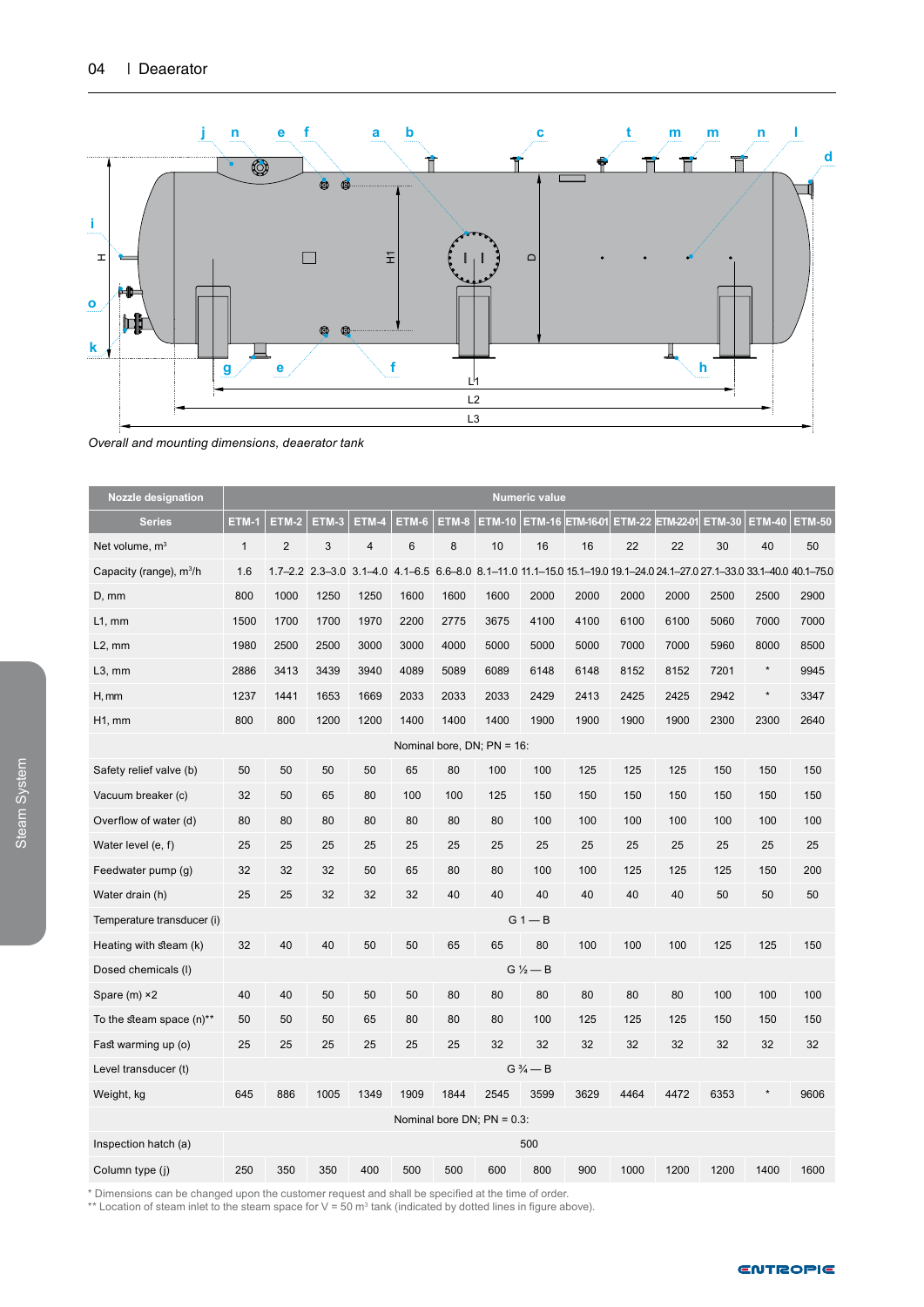### Deaerator connection piping



### Special design for superheated water

Special design of deaerators operating on superheated water is used in cases where there no steam is used in atmospheric deaerators of the classical type.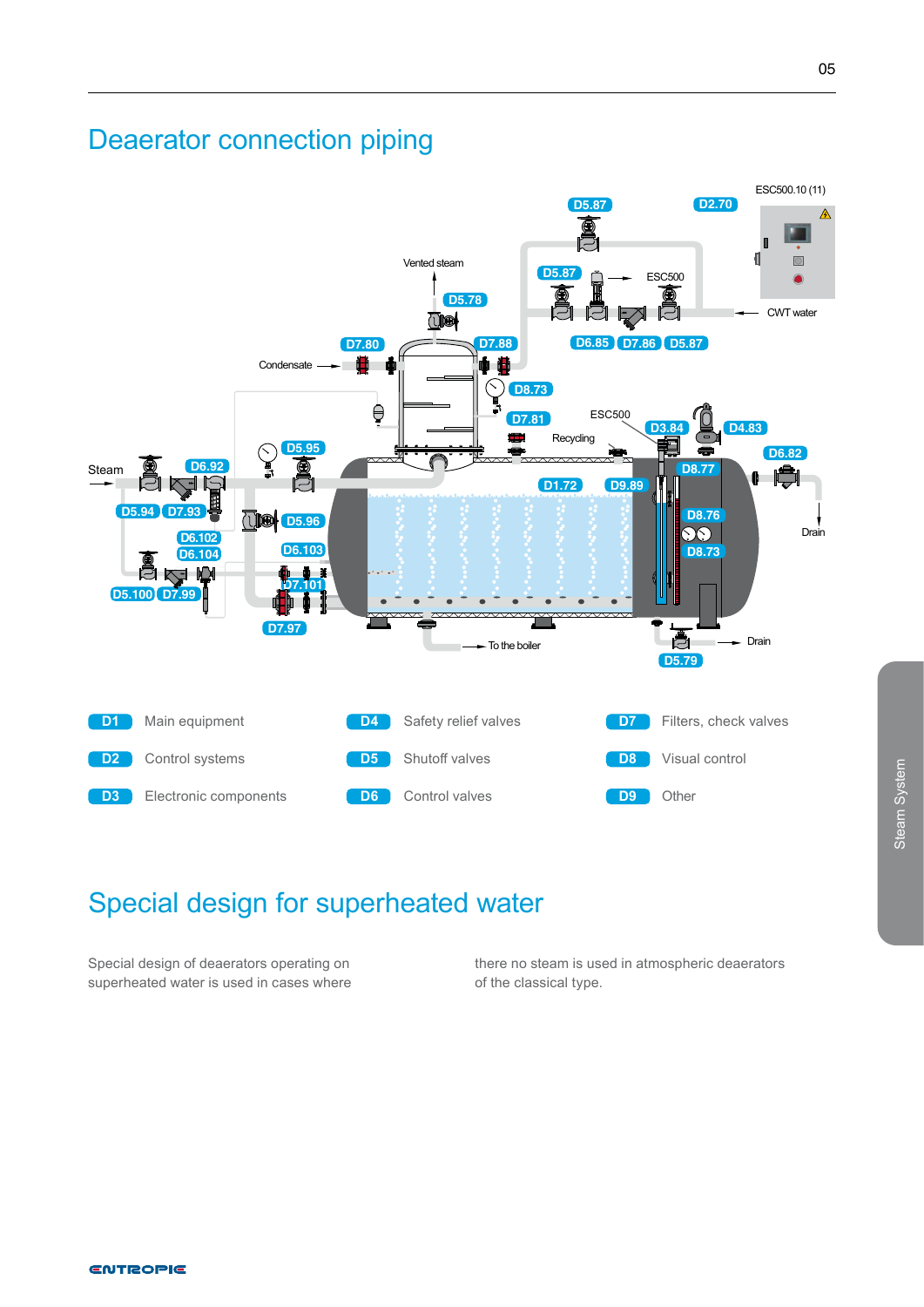





*Nozzles assignment*

| <b>Designation</b> | <b>Purpose</b>                    | Quantity       | Nominal bore, DN   | Nominal pressure, PN |                     |  |
|--------------------|-----------------------------------|----------------|--------------------|----------------------|---------------------|--|
|                    |                                   |                | mm                 | <b>MPa</b>           | kgf/cm <sup>2</sup> |  |
| a                  | Inspection hatch                  | 3              | 500                | 0.25                 | 2.5                 |  |
| b                  | For safety relief valve           | $\mathbf{1}$   | 150                | 0.25                 | 2.5                 |  |
| с                  | Vacuum                            | $\mathbf{1}$   | 150                | 0.25                 | 2.5                 |  |
| d                  | Water overflow                    | $\mathbf{1}$   | 100                | 0.25                 | 2.5                 |  |
| e                  | Water level                       | $\overline{2}$ | 25                 | 0.25                 | 2.5                 |  |
| f                  | Water level                       | $\overline{2}$ | 25                 | 0.25                 | 2.5                 |  |
| g                  | Feedwater pump                    | $\mathbf{1}$   | 200                | 0.25                 | 2.5                 |  |
| h                  | Water drain                       | $\mathbf{1}$   | 50                 | 0.25                 | 2.5                 |  |
| Ť.                 | Recycling                         | $\mathbf{1}$   | 200                | 0.25                 | 2.5                 |  |
|                    | Vented steam                      | $\mathbf{1}$   | 150                | 0.25                 | 2.5                 |  |
| k                  | For chemicals                     | 4              | $G\frac{1}{2}$ - B |                      |                     |  |
| I.                 | Spare                             | $\mathbf{1}$   | 100                | 0.25                 | 2.5                 |  |
| m                  | Water supply to heat-exchangers   | $\mathbf{1}$   | 32                 | 1.0                  | 10.0                |  |
| $\mathsf{n}$       | Water outlet from heat-exchangers | $\mathbf{1}$   | 32                 | 1.0                  | 10.0                |  |
| $\mathsf{o}$       | Water inlet                       | $\mathbf{1}$   | 150                | 0.25                 | 2.5                 |  |
| р                  | Pressure gauge                    | $\overline{2}$ | $G\frac{1}{2}$ - B |                      |                     |  |
| $\mathsf{r}$       | Measuring scale                   | 2              | $G\frac{1}{2}$ - B |                      |                     |  |
| s                  | Revision                          | 2              | 150                | 0.25                 | 2.5                 |  |
| t                  | Water supply to heat-exchangers   | 3              | 65                 | 1.0                  | 10.0                |  |
| u                  | Water outlet from heat-exchangers | 3              | 65                 | 1.0                  | 10.0                |  |
| W                  | For temperature transmitter       | $\mathbf{1}$   | $G1 - B$           |                      |                     |  |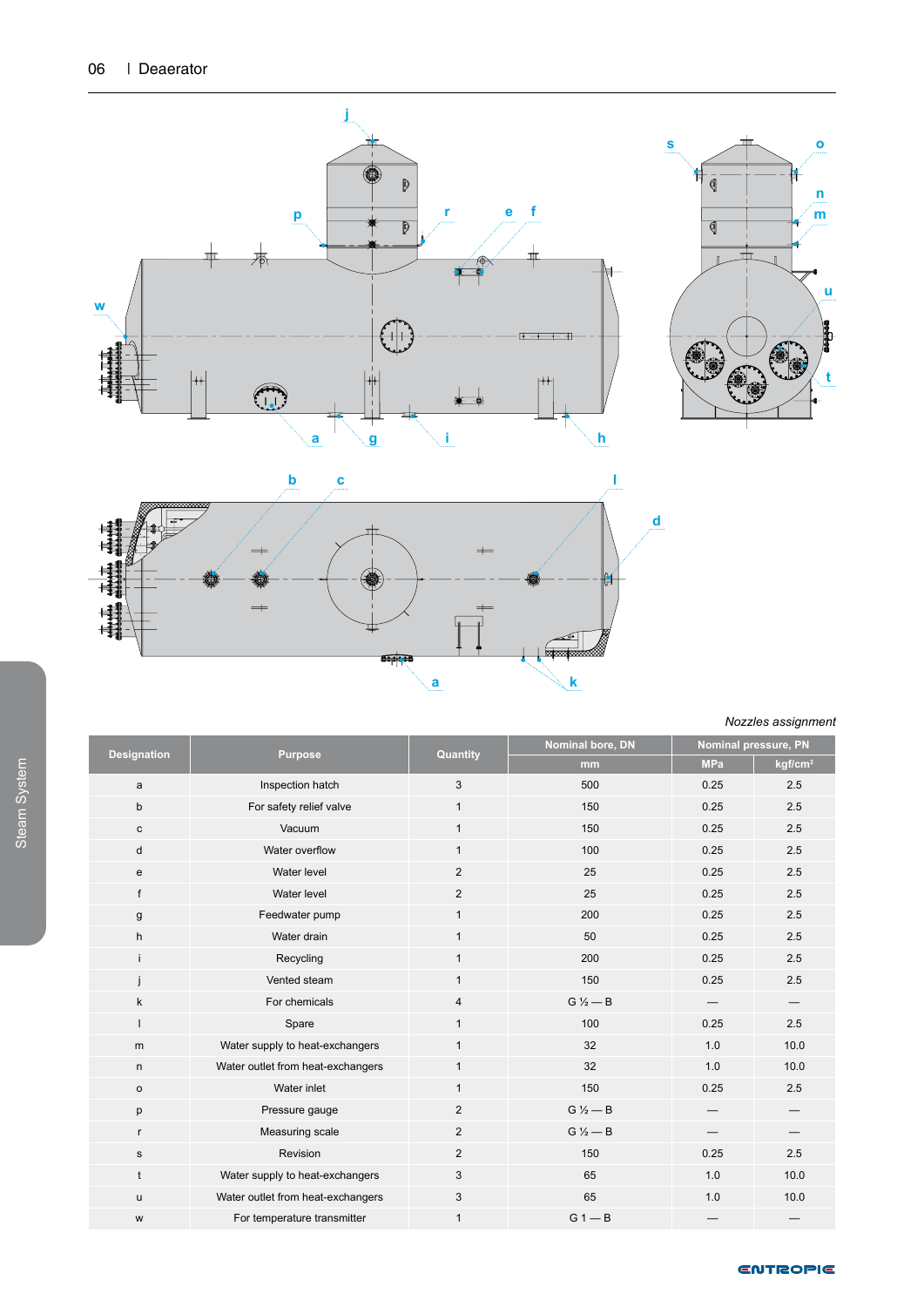The deaerator consists of two parts:

- deaeration tank which volume defines the volume of pre-treated heated deaerated water selected with account for the needs of the boiler room;
- deaeration column which capacity is defined by feed water flow rate required for the needs of the boiler room.

Convective heat-exchange surfaces are arranged in the lower part of the deaeration tank formed by bare pipe coils.

These heat-exchange surfaces are designed to transfer heat from the heating medium circulating inside these pipe coils to water inside the tank.



The deaeration column consists of two sections: I and II.

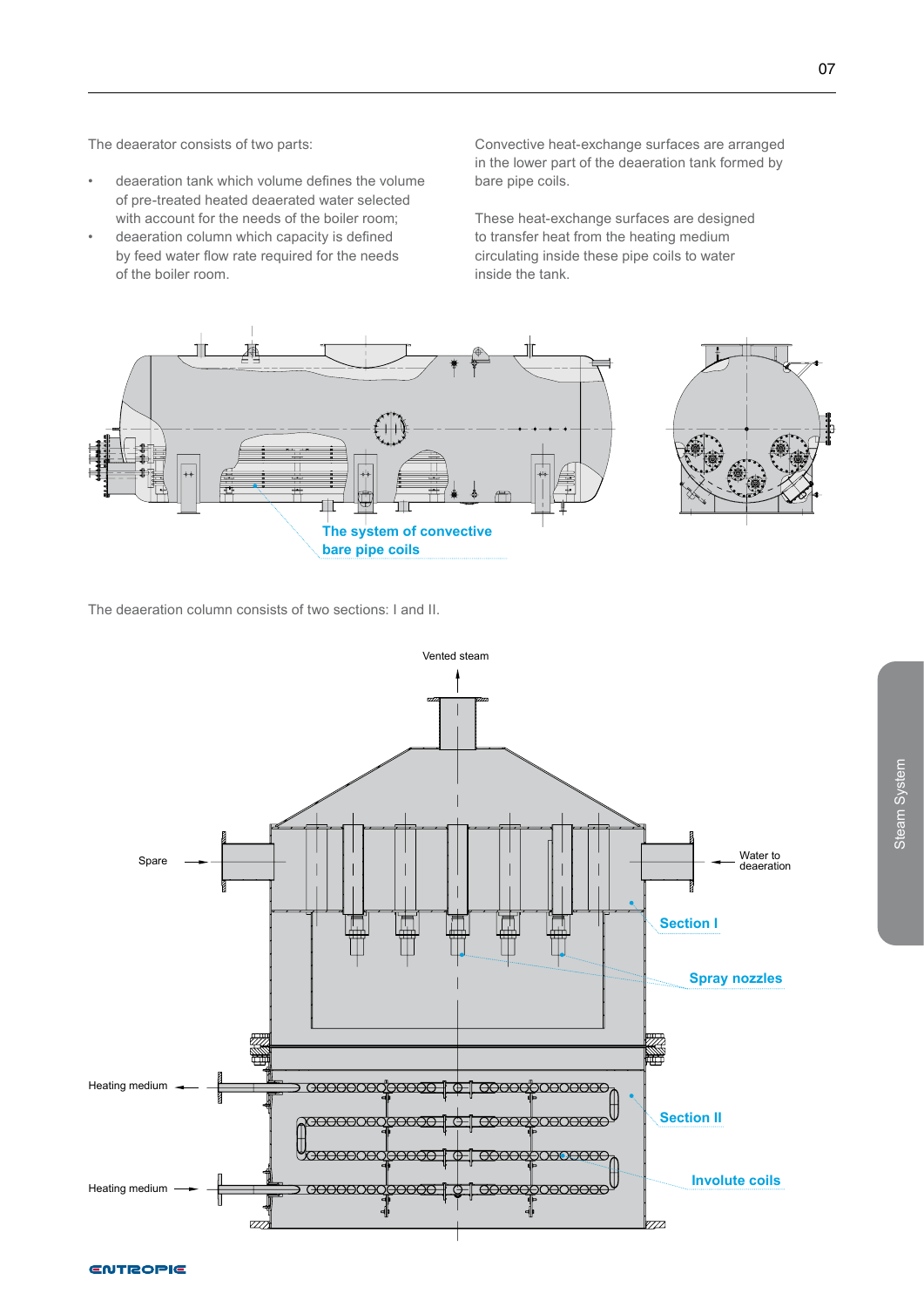Water to be deaerated is supplied into the working cavity inside Section I. A system of nozzles through which deaerated water is sprayed into the area of Section II is provided in the lower part of the cavity. Spraying is performed in the form of a full cone thus ensuring complete filling of the deaeration column cross section.

Convective heat-exchange surfaces formed of involute multilevel coils are installed in Section II. Heating water with temperature not below 110 °C is circulating inside these coils.

As a result of sprayed water getting onto involute surfaces, a part of water boils, and generated steam rises upward in a counterflow to sprayed water, and, as a result of this process, main volume of liquid supplied to deaeration is deaerated — the FIRST stage of deaeration.

Deaerated water is then supplied into the tank, where it is heated to 104 °C and is accumulated to be returned back to the user.

Principle electrical diagram of deaerator connections is presented below:



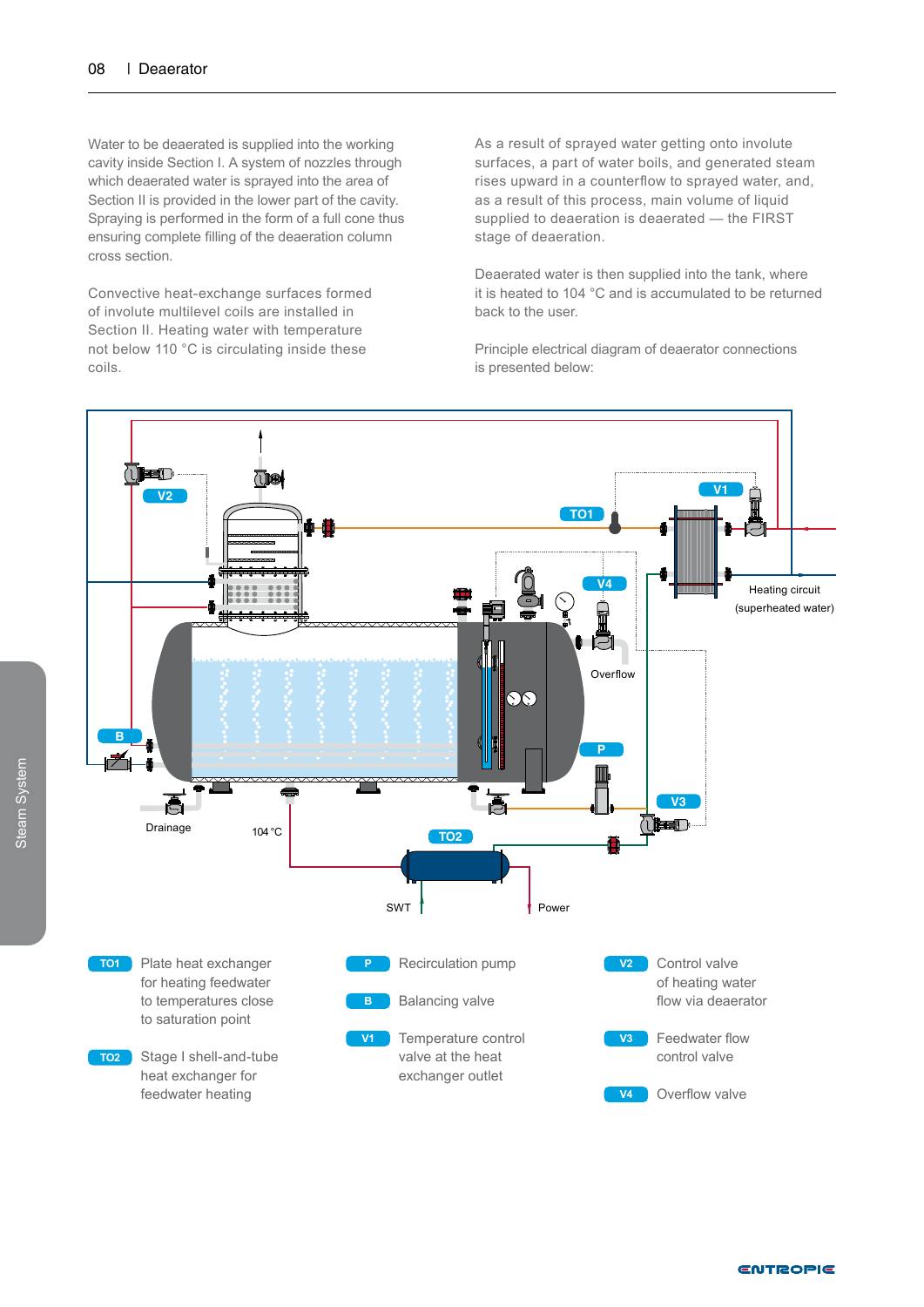Source water is heated in heat exchangers TO1 and TO2 to a temperature above 104 °C prior to its supply into the deaeration column, then it is sprayed through nozzles on the surface of involute coils, and then it enters the tank where it is deaerated during the tank operation time by continuous boiling process proceeding under the influence of the heat introduced into the tank by heating water circulating in flat convective coils this is the SECOND deaeration stage.

To intensify this process and to ensure uniformity of tank water qualitative characteristics, the pump P is used which capacity is equal to half the capacity of the main pump. Herewith, water from the tank is used to heat source water in TO1 heat exchanger after which water is returned back into the tank.

Deaerated water taken from the tank can pass through the TO2 heat exchanger, giving up part of its heat to cold water coming from the chemical water treatment plant. Such water temperature reduction at the feedwater pump inlet results in manyfold increase of the pump service life.

Due to the use of convective surfaces, heating of the tank filled with cold water is performed rapidly, and operating parameters of deaerated water rapidly reach rated values.

It is recommended to install evaporation coolers of the shell-and-tube heat exchanger type on the evaporation lines, which cooler will also increase the overall efficiency of the installation in general.





#### *Nozzles assignment*

Steam System

Steam System

|             |                          | Quantity | Nominal bore, DN | Nominal pressure, PN |                     |  |
|-------------|--------------------------|----------|------------------|----------------------|---------------------|--|
| Designation | <b>Purpose</b>           |          | m <sub>m</sub>   | <b>MPa</b>           | kgf/cm <sup>2</sup> |  |
| a           | Water inlet              |          | 50               | 0.6                  | 6.0                 |  |
| b           | Water outlet             |          | 50               | 0.6                  | 6.0                 |  |
| c           | Steam inlet              |          | 100              | 0.6                  | 6.0                 |  |
| d           | Condensate drainage      |          | 50               | 0.6                  | 6.0                 |  |
| е           | Uncondensed gases outlet |          | $G\% - B$        |                      |                     |  |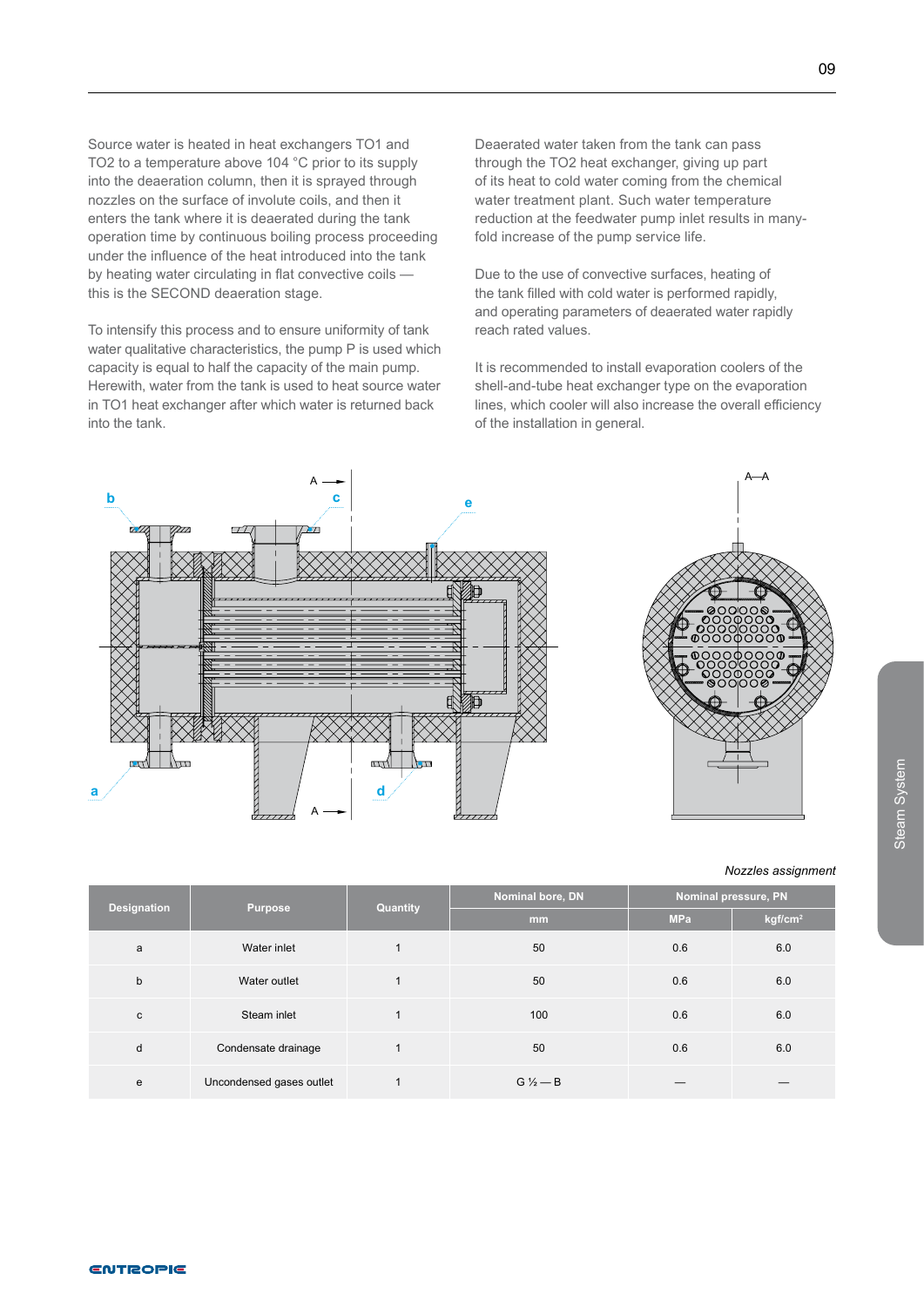## Scope of Supply

Supply package shall include:

- deaerator consisting of: deaerator tank, deaeration column;
- accessory equipment and instruments in conformity with information specified in the check list;
- operating and installation manual;
- datasheet.

Additionally, ladders and service platforms can be included in the supply package.

### **Transportation**



*Slinging diagram*